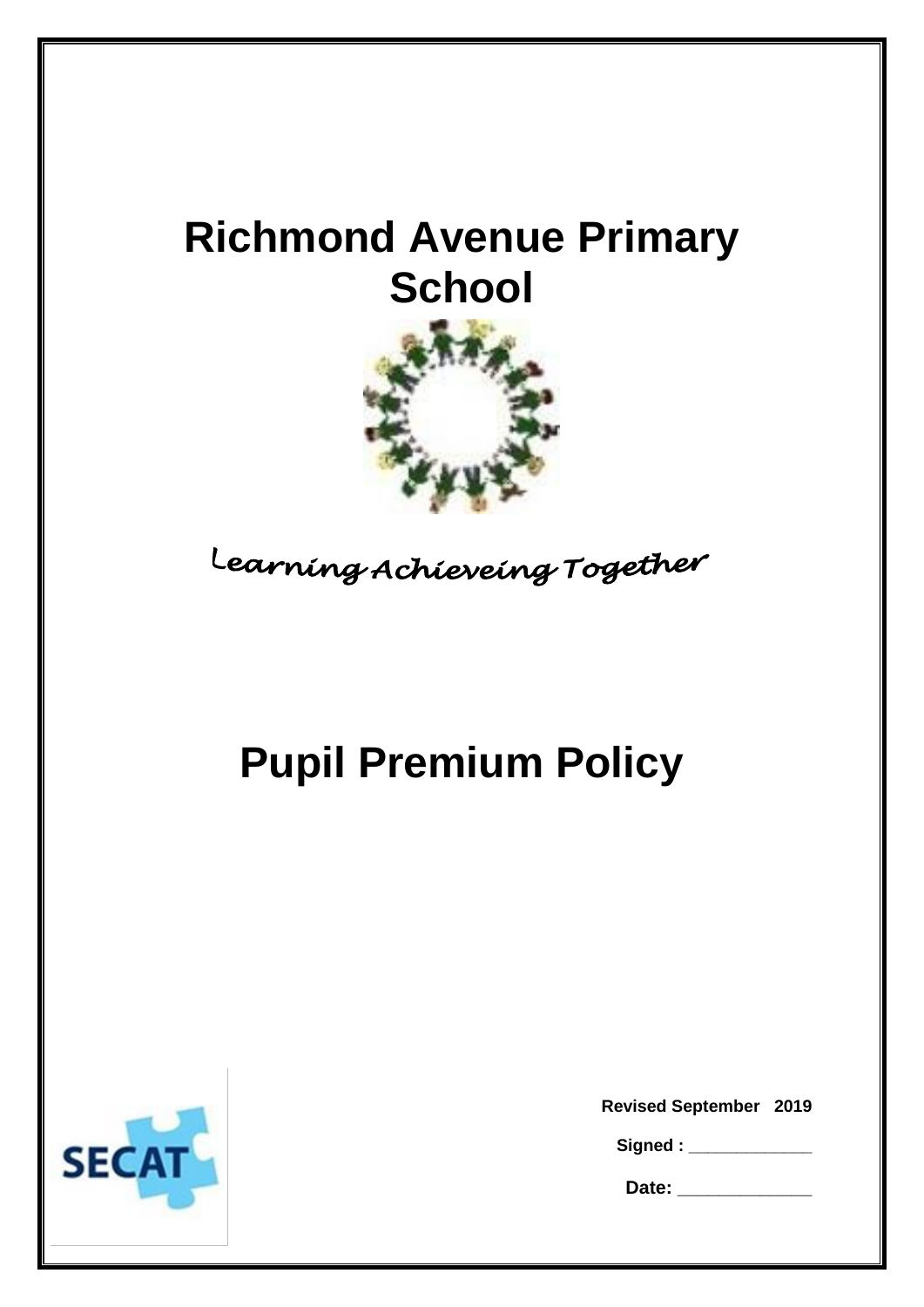# **1. Background**

Pupil Premium funding is provided to schools by the Department for Education in addition to general funding received in the main school budget. Schools receive Pupil Premium funding based on the number of pupils who are currently eligible for free school meals – FSM - (or have ever been within the previous 6 years) or whose parents are in the armed forces. Similar funding is available for children who are in the care of the local authority - 'looked after' children. The Pupil Premium is intended to address inequalities between these groups of children and their peers by ensuring that funding to tackle disadvantage reaches the pupils who are most in need.

# **2. School Aims**

Our school aims to:

- Develop children who will be motivated, independent and enthusiastic learners who give their best and are able to make progress measured against their individual standard of achievement.
- Ensure that all pupils receive a well-rounded learning experience and provide every pupil with an equal chance of success.
- Create an environment where children will feel safe, valued and cared for.
- Establish close links with parents and align their aspirations for their children with demonstrable achievement.
- Ensure that all pupils receive quality first teaching and that staff encourage maximum potential for their pupils.

The targeted and strategic use of Pupil Premium funding will support the school in achieving its aims.

### **3. Principles**

- Teaching and learning opportunities meet the needs of all pupils.
- Appropriate provision is made for pupils who belong to vulnerable groups. This specifically includes ensuring that the needs of disadvantaged pupils are addressed.
- All teachers are fully aware of which pupils in the school are eligible for the Pupil Premium and, as such, will ensure that those children receive the best possible support.

### **4. Analysis of Need and Allocation**

The school's Pupil Premium Co-ordinator meets regularly with the Headteacher and the Finance Officer to discuss the most effective ways to spend the Pupil Premium. Budgeting is carried out and monitored accordingly by Academy Committee. Pupil Premium funding is allocated following needs analysis completed by the Pupil Premium Co-ordinator in conjunction with the staff members to identify priorities. The progress of pupils is discussed at Pupil Premium Pupil Progress meetings held termly. Progress is monitored on a regular basis and impact is reviewed based on the type of intervention.

### **5. Provision**

We have a range of provision is in place to support those pupils eligible for the Pupil Premium or who belong to a vulnerable group. The provision has the full support of the Academy Committee. This includes: